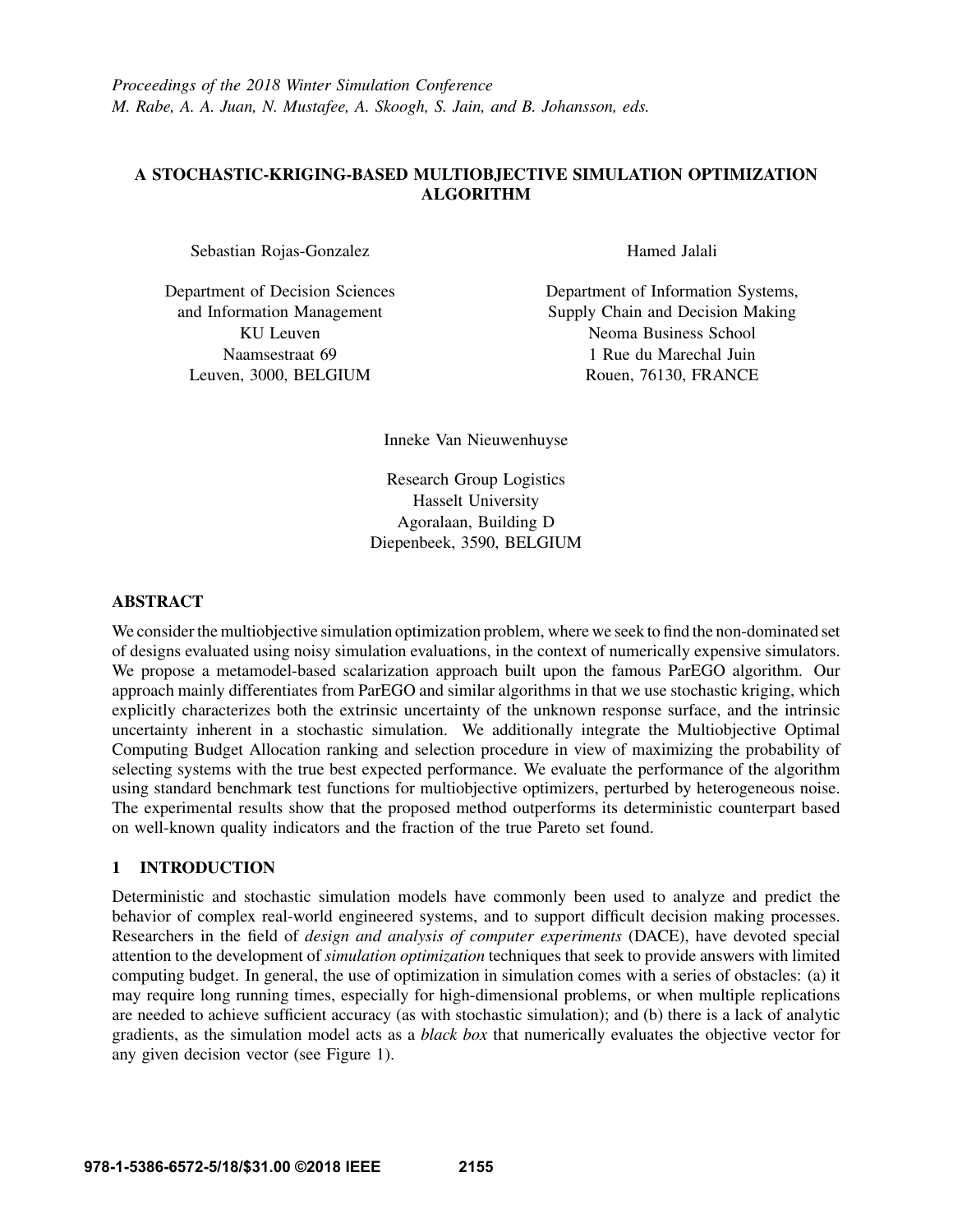

Figure 1: Black box optimization problem.

The objective of the methodology described in this paper is to offer an efficient approach for the optimization of stochastic discrete-event simulation problems with multiple objectives. The approach employs *metamodeling*, also known as *surrogate modeling*, in order to speed up computations in settings where the simulation is computationally expensive. Evidently, in order for such metamodels to be useful, they have to be accurate and sufficiently cheap-to-evaluate. In particular, we propose a *sequential* strategy to solve stochastic multiobjective problems with box constraints.

For the multiobjective case, the optimization problem can be formulated as:  $min[f^1(x),...,f^m(x)]$  for *m* objectives and a vector of decision variables  $\mathbf{x} = [x_1, ..., x_d]^T$  in the decision space *D* (usually  $D \subset \mathbb{R}^d$ ), with  $f: D \to \mathbb{R}^m$  the vector-valued function with coordinates  $f^1, ..., f^m$  in the objective space  $\Theta \subset R^m$ . The goal is to find a set *F* of all vectors  $\mathbf{x}^* = [x_1^*,...,x_d^*]^T$  that yields the optimum values for all objectives and satisfies all the constraints.

Given that the objectives are usually competing, finding a global optimum for all objectives is unlikely to happen. This leads to a tradeoff between objectives. The optimization task is then to find a set of points that yield a solution where one objective cannot be improved without negatively affecting the output quality of another objective. The points in this solution set are referred to as *non-dominated* or *Pareto-optimal* points, and form the *Pareto set*. The evaluation of these solutions in the objective space corresponds to the *Pareto front*. Assuming minimization of all objectives, for  $x_1$  and  $x_2$  two vectors in *D*,  $x_1 \prec x_2$  means  $x_1$ dominates  $\mathbf{x}_2$  if  $f^j(\mathbf{x}_1) \leq f^j(\mathbf{x}_2) \forall j \in \Theta$  and  $\exists j \in \Theta$  such that  $f^j(\mathbf{x}_1) < f^j(\mathbf{x}_2)$ .

A wide variety of approaches have been proposed in the field of multiobjective optimization, where each of them aims to find a representative set of Pareto optimal solutions, or the most preferred solution by the decision-maker. Embedding a metamodel into the optimization framework speeds up the process through the evaluation of fast mathematical approximations of some aspect of the system performance, instead of resorting to the expensive-to-evaluate primary model. This is especially relevant in stochastic simulation optimization, where multiple replications per design are required to achieve sufficient accuracy.

The method proposed in this paper is built upon the famous ParEGO framework of Knowles (2006), a scalarization algorithm for multiobjective optimization, which extends the seminal Efficient Global Optimization (EGO) work of Jones et al. (1998) to multiobjective settings. Both EGO and ParEGO use *deterministic kriging* metamodels during the search phase to sample candidate points. Our work is different from ParEGO and similar algorithms as:

- 1. We use *stochastic kriging*, proposed by Ankenman et al. (2010), which explicitly characterizes both the *extrinsic uncertainty* of the unknown response surface, and the *intrinsic uncertainty* inherent in a stochastic simulation.
- 2. We integrate the Multiobjective Optimal Computing Budget Allocation (MOCBA, Lee et al. 2010) procedure for *ranking and selection* (R&S) of points with the best expected performance.

We vary the structure of the noise (the noise is thus heterogeneous), and the level of the noise (implementing high and low noise perturbations on the objective outcomes). Most of the work in the literature so far considers only homogeneous noise (see e.g., Knowles et al. 2009; Horn et al. 2017; Koch et al. 2015). To the best of our knowledge, this algorithm is the first to combine metamodeling and MOCBA to solve multiobjective stochastic optimization problems. We test the algorithm using standard benchmark functions for multiobjective optimizers (Huband et al. 2006), and evaluate its performance by means of well-known quality indicators found in the literature (Zitzler et al. 2008).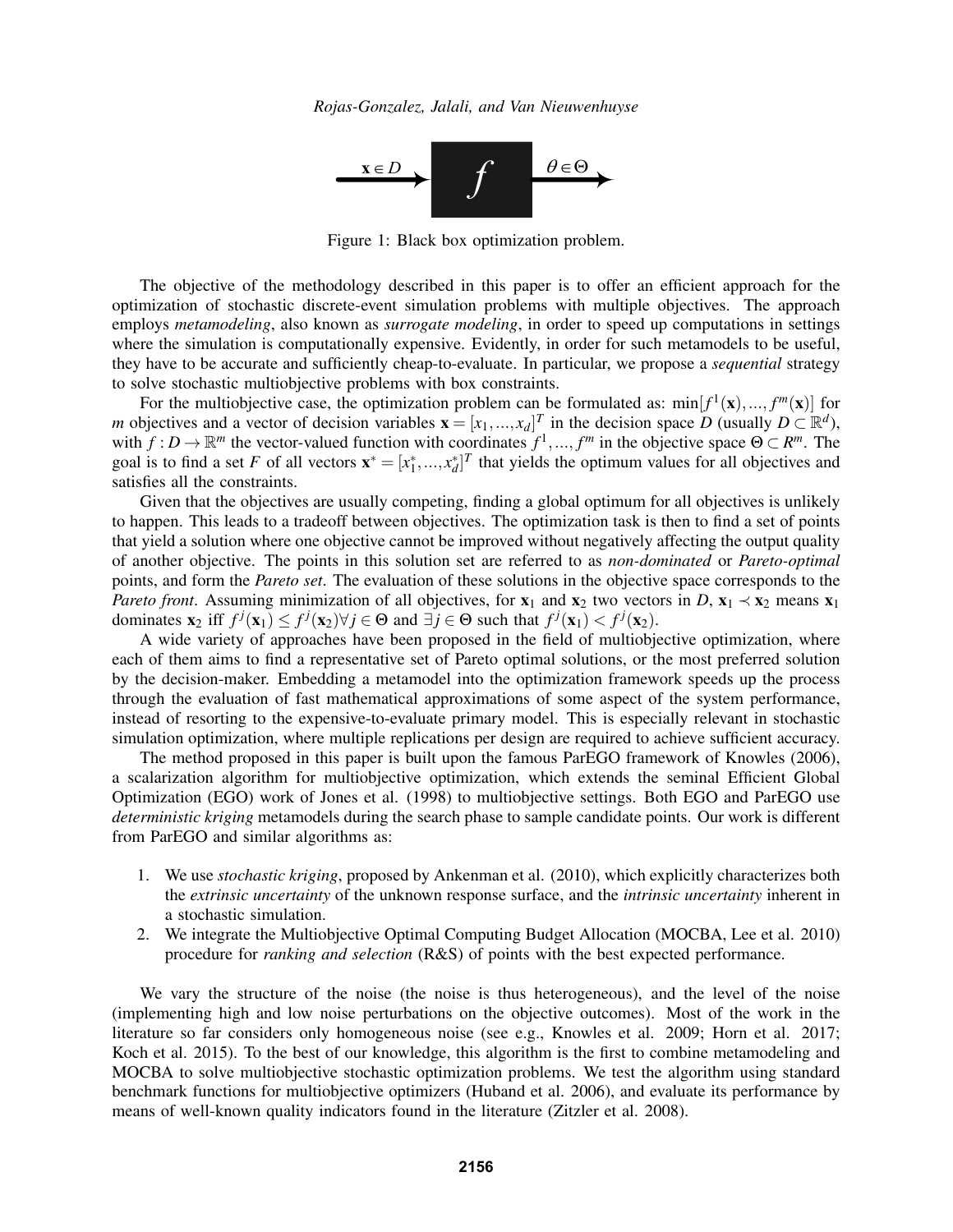The remainder of this article is structured as follows: In section 2 we provide the basic theory of kriging metamodeling, for both deterministic and stochastic settings. Section 3 explains the sequential nature of kriging-based optimization algorithms, and describes the steps followed by the proposed algorithm. Section 4 discusses the performance evaluation of stochastic multiobjective optimizers, and depicts the numerical results of the experiments with the proposed algorithm and its deterministic counterpart. We conclude the article in section 5 and identify promising directions for further research.

## 2 KRIGING METAMODELING

*Deterministic kriging*, or *Gaussian process regression* (GPR, Sacks et al. 1989; Rasmussen and Williams 2006), is an approximation method that can give predictions of unknown values of a random function, random field, or random process (Van Beers and Kleijnen 2003). Kriging assumes that the closer the input data, the more positively correlated the prediction errors (Kleijnen 2015). This assumption is modeled through a second-order stationary covariance process.

Kriging-based optimization algorithms are increasingly popular in simulation optimization, as they alleviate the computational cost of optimization, especially when the simulation itself is time-consuming. In particular, they perform efficiently because they not only approximate outputs over the entire search space (i.e., the response surface), but a quantification of the prediction uncertainty is also provided through the mean square error (MSE), also known as *kriging variance*. More formally, let  $f(\mathbf{x})$  be an unknown function, where  $\mathbf{x} = (x_1, ..., x_d)^T$  is a vector of design variables of dimension *d*. In the interest of fitting a metamodel for the response  $f(x)$  at *n* design points, **deterministic kriging** assumes that the unknown response surface can be represented as (Santner et al. 2013):

$$
f(\mathbf{x}) = \mathbf{f}(\mathbf{x})^T \boldsymbol{\beta} + M(\mathbf{x}),
$$
\n(1)

where  $f(x)$  is a vector of known trend functions (i.e., a prior trend model that can be defined as a smoothly varying deterministic function or a constant value),  $\beta$  is a vector of unknown parameters of compatible dimension and *M*(x) is a realization of a mean zero and covariance-stationary Gaussian random field, that represents the uncertainty imposed on the problem (Kleijnen 2015).

What relates one observation to another is the *covariance function*, denoted *k*, also referred to as *kernel*. Multiple covariance functions exist in the field of GP, the choice depends on prior hypothesis about the unknown functions. The most commonly used kernels in kriging literature are the stationary squared exponential or Gaussian, and Matérn kernels. The hyperparameters of these kernels are usually estimated using Maximum Likelihood Estimation (MLE); we refer to Rasmussen and Williams (2006) for more details on covariance functions. As deterministic kriging is not suitable for stochastic settings, we are interested in methods capable of accommodating noisy evaluations in the optimization framework. We thus focus on *stochastic kriging* (Ankenman et al. 2010).

### 2.1 Stochastic Kriging

Ankenman et al. (2010) extended deterministic kriging by fully accounting for the sampling variability inherent in a stochastic simulation (i.e., the *intrinsic uncertainty* of the simulation outcome). They refer to *M*(x) in Eq. (1) as the *extrinsic uncertainty* of the unknown response surface; that is, the noise imposed to the problem to aid the construction of the surrogate. They show that correctly accounting for both, extrinsic and intrinsic uncertainty, has an impact on the experiment design, the response-surface estimation and inference. They refer to the resulting model as **stochastic kriging** for simulation metamodeling.

The *intrinsic* noise is (a) additive, because it is added to any noise that is extrinsic to the system; (b) heterogeneous, because its variance  $\tau^2(x)$  typically depends on **x** (the opposite of homogeneous noise); and (c) independent of the extrinsic noise *M* and identically distributed across replications. The value of  $f(\mathbf{x})$  is estimated by averaging the value of  $r^i$  replications at a given input vector  $\mathbf{x}^i$  as  $\bar{f}(\mathbf{x}^i) = \sum_{k=1}^{r^i}$  $\int_{k=1}^{r^i} \tilde{f}_k(\mathbf{x}^i)/r^i$  (Law 2015). Thus, at an arbitrary point  $\mathbf{x}^i$ , Eq. (2) depicts the observed goal value  $\tilde{f}_k(\mathbf{x}^i)$  in the  $k^{th}$  replication,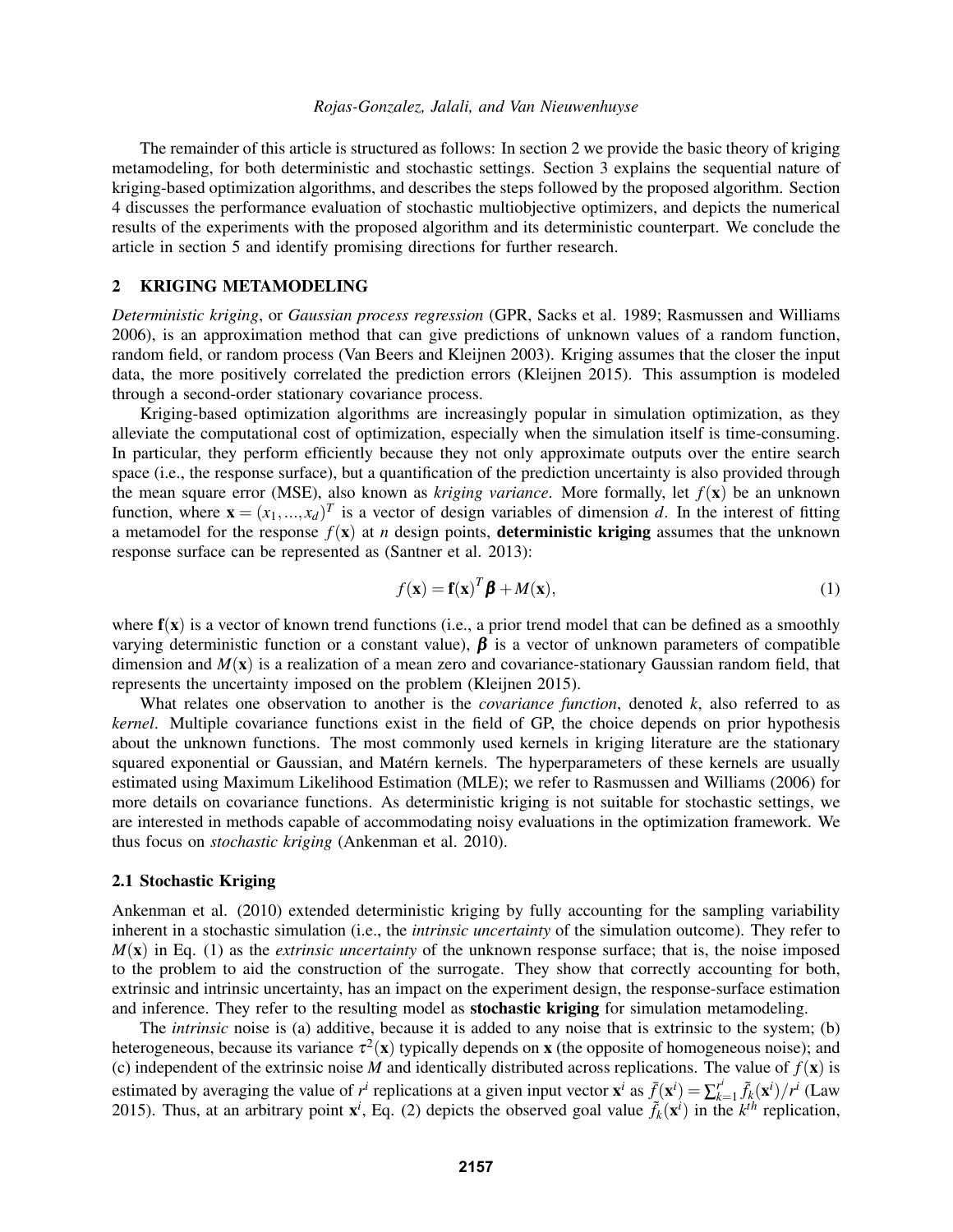and Eq. (3) the **stochastic kriging** prediction  $\hat{f}(\mathbf{x}^i)$ :

$$
\tilde{f}_k(\mathbf{x}^i) = \beta + M(\mathbf{x}^i) + \varepsilon_k(\mathbf{x}^i),\tag{2}
$$

$$
\hat{f}(\mathbf{x}^i) = \beta + \Sigma_M (\mathbf{x}^i, \cdot)^T [\Sigma_M + \Sigma_{\varepsilon}]^{-1} (\bar{\mathbf{f}} - \beta \mathbf{1}_p),
$$
\n(3)

where  $\varepsilon_k(\mathbf{x}^i)$  represents the intrinsic noise inherent to the stochastic simulation model with mean zero and variance  $\hat{\tau}^2(\mathbf{x}^i)$  at any arbitrary point  $\mathbf{x}^i$ . In (3),  $\vec{\mathbf{f}} = [\bar{f}(\mathbf{x}^1), ..., \bar{f}(\mathbf{x}^p)]^T$  is a vector of estimated function values at *p* design points, each one with estimated variance  $\widehat{\text{Var}}[\bar{f}(\mathbf{x}^i)]$ . These estimates are sample means of the simulation output across  $r^1, ..., r^p$  replications. Moreover,  $\Sigma_M(\mathbf{x}^i, \cdot) = \{k[M(\mathbf{x}^i), M(\mathbf{x}^1)], ..., k[M(\mathbf{x}^i), M(\mathbf{x}^p)]\}^T$ is the spatial variance-covariance matrix of size  $p \times p$ ,  $\Sigma_{\varepsilon} = \text{diag}[\tau^2(\mathbf{x}^1)/r^1,...,\tau^2(\mathbf{x}^p)/r^p]$  is a diagonal variance-covariance matrix implied by the average simulation noise, and  $\mathbf{1}_p$  is a  $p \times 1$  vector of ones. Note that a constant term  $\beta$  is considered to represent the overall surface mean, instead of the trend term  $f(x)^T\beta$ , because this model has shown to be the most useful in practice (Ankenman et al. 2010). Moreover, the MSE of the stochastic kriging predictor (i.e., the stochastic kriging variance), denoted by  $\hat{s}^2(\mathbf{x}^i)$ , is estimated as (Chen and Kim 2014):

$$
\hat{s}^{2}(\mathbf{x}^{i}) = \hat{\Sigma}_{M}(\mathbf{x}^{i}, \mathbf{x}^{i}) - \hat{\Sigma}_{M}(\mathbf{x}^{i}, \cdot)^{T} [\hat{\Sigma}_{M} + \hat{\Sigma}_{\varepsilon}]^{-1} \hat{\Sigma}_{M}(\mathbf{x}^{i}, \cdot) + \frac{\gamma^{T} \gamma}{\mathbf{1}_{p}^{T} [\hat{\Sigma}_{M} + \hat{\Sigma}_{\varepsilon}]^{-1} \mathbf{1}_{p}},
$$
\nwith  $\gamma = 1 - \mathbf{1}_{p}^{T} [\hat{\Sigma}_{M} + \hat{\Sigma}_{\varepsilon}]^{-1} \hat{\Sigma}_{M}(\mathbf{x}^{i}, \cdot).$ 

The values of  $\beta$ ,  $\Sigma_M$  and  $\Sigma_{\varepsilon}$  are unknown and have to be estimated (estimates are denoted  $\hat{\beta}$ ,  $\hat{\Sigma}_M$  and  $\hat{\Sigma}_{\varepsilon}$ respectively). We refer to Ankenman et al. (2010) for the detailed derivation of these maximum-likelihood estimators.

### 3 KRIGING-BASED STOCHASTIC MULTIOBJECTIVE OPTIMIZATION

In general, kriging-based optimization algorithms contain *sequential* steps, as depicted in Figure 2. The metamodel is sequentially updated with new sampled points (i.e., infill points). When using scalarization, the multiobjective problem is decomposed into a set of scalar single-objective subproblems, and these are optimized in a collaborative manner (Miettinen and Mäkelä 2002). The solutions to these subproblems yield a good approximation of the Pareto front, not a single optimal solution. At each iteration, scalarization methods might seek a single infill point (as done in ParEGO), or multiple points (as done in MOEA/D-EGO, Zhang et al. 2010). The selection process is done entirely using the metamodel of the combined objectives. Once a point is selected, it is evaluated using the expensive simulator to yield the (noisy) objective values for a candidate member of the *observed* Pareto front. Finally, with the newly added response (and respective noise), the kriging metamodel is updated and the procedure is repeated until a convergence criterion or quality indicator goal is met, or the exploration budget is depleted.

During this search phase, an *infill criterion* facilitates the choice of candidate solutions. The main goal of the infill criterion is to balance between the local refinement of the Pareto front approximation and the improvement of the global model quality (Wagner et al. 2010), by evaluating analytical expressions and facilitating the choice of candidate solutions (i.e., points located in encouraging areas).

The well-known EGO algorithm of Jones et al. (1998) for deterministic and single-objective blackbox optimization problems, popularized the *Expected Improvement* (EI) criterion. The EI measures the expected value of improvement relative to the currently found optimum *fmin*, based on the predicted response and standard deviation at a certain point x, denoted  $\hat{f}(x)$  and *s* respectively:  $E[I(x)] = (f_{min} - f_{min})$  $\hat{f}(\mathbf{x}))\Phi\left(\frac{f_{min}-\hat{f}(\mathbf{x})}{s}\right)$  $\frac{-\hat{f}(\mathbf{x})}{s}$  +  $s\phi$  ( $\frac{f_{min}-\hat{f}(\mathbf{x})}{s}$  $\left(\frac{\hat{f}(x)}{s}\right)$ , where  $\Phi$  denotes the normal cumulative distribution and  $\phi$  denotes the normal probability density function.

EI is, however, inappropriate for stochastic simulation settings since it ignores the noise in the observations, assuming they were sampled with infinite precision (Quan et al. 2013). Being aware of this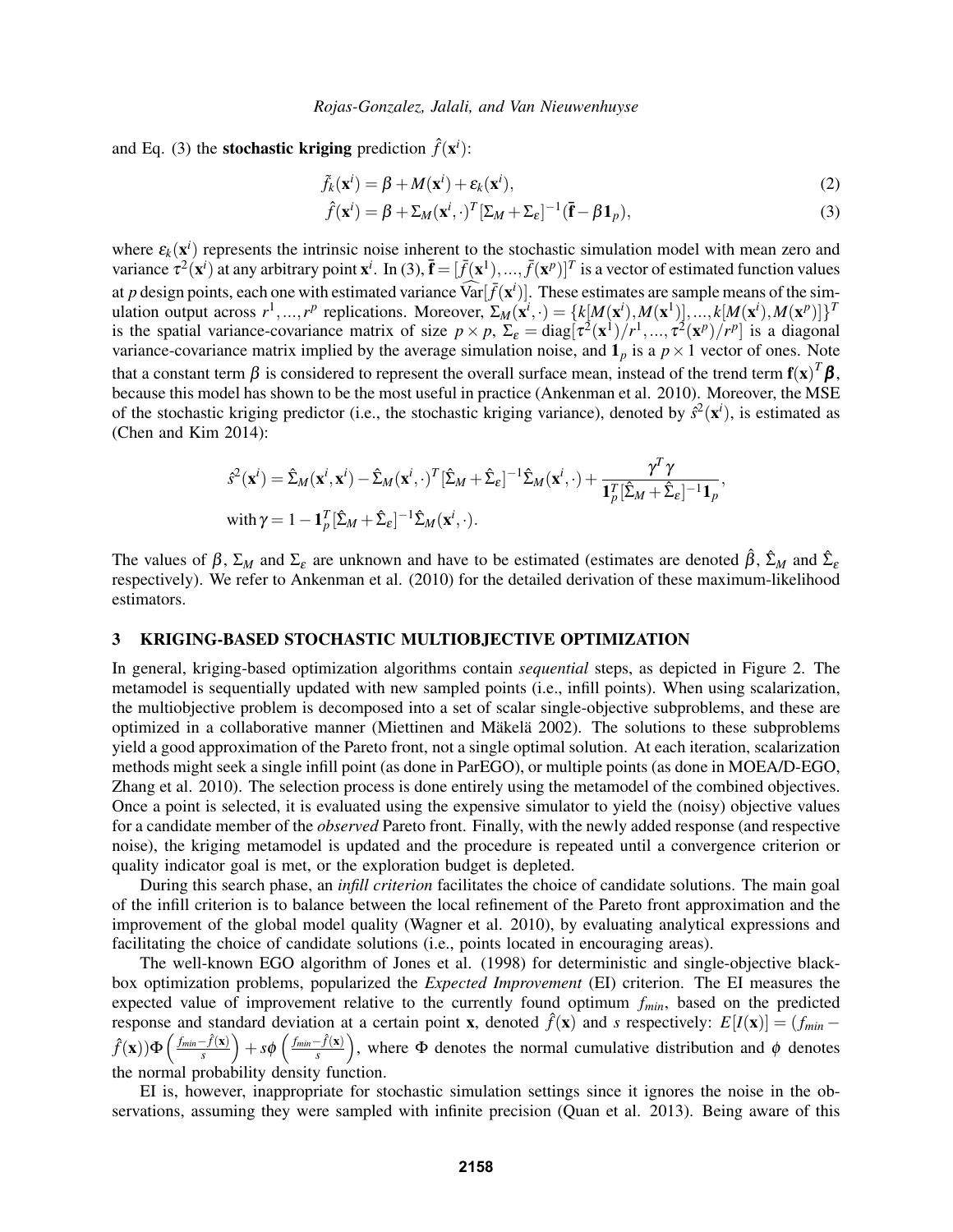deficiency, important advances have been made to extend EGO for stochastic simulation. An important number of these approaches assume homogeneous simulation noise; Picheny et al. (2013) carry out a comprehensive review of kriging-based methods for the optimization of single-objective functions with this type of noise.

In practice, however, the noise is heterogeneous (Kim and Nelson 2006). More recently, a number of kriging-based single-objective optimization algorithms have been proposed that can handle heterogeneous noise, based on stochastic kriging models. A comprehensive study to evaluate the effectiveness and the relative performance of these algorithms is carried out in Jalali et al. (2017). Their results showed that the performance of the selected algorithms depends on the magnitude and the structure of the noise. They also emphasize that the implementation of a smart ranking and selection procedure could likely improve the performance of the studied algorithms. In the algorithm we propose, we solve a single objective problem at each iteration, thus we can implement a single-objective infill criterion developed for stochastic simulation, as explained in the following section.

## 3.1 Proposed Algorithm

We focus on solving the following multiobjective optimization problem:  $min_{\mathbf{x}\in D}[f^1(\mathbf{x}), f^2(\mathbf{x}), ..., f^m(\mathbf{x})],$ for *m* objectives in the objective space  $\Theta$  and decision vectors  $\mathbf{x} = [x_1, ..., x_d]^T$  in the decision space *D*. The objectives are analytically intractable, so we rely on (expensive) simulation estimates. The solution to this problem in the decision space yields the Pareto set. Figure 2 shows the sequential steps performed by the algorithm.



Figure 2: Sequence of steps in the proposed algorithm.

As is common in kriging-based optimization (Kleijnen 2015), in the first step we use a maximin latin hypercube sample (LHS), a space filling design to sample the initial points  $x^i$ , with  $i = 1, ..., n_0$ . As suggested in Jones et al. (1998), the number of initial design points is set to 11*d* −1, where *d* is the number of dimensions of x. We compute the expensive simulation values for each objective on these designs, using a fixed number of replications *B* per point. We then distribute the computational budget between the *exploratory* and *accuracy* stages. The former refers to the exploration of the design space (i.e., the total number of infill points to sample, and the replications performed on each of them to obtain an initial estimate of the response). The latter refers to the budget assigned to the R&S procedure in order to achieve sufficient accuracy.

Very little research discusses the choice of *B*; the same is true for the distribution of the budget between the exploratory and accuracy phases. In Quan et al. (2013) an allocation heuristic is proposed, but in the experiments of Jalali et al. (2017) it is proven not to be beneficial. We plan to improve on the efficient allocation of replications in further research; in this article, the choices made are arbitrary. For the initial design, we consider a fixed value of  $B = 10$ ; the total replication budget is determined by the number of infill points we wish to sample, and the choice of *B*. This total budget is then equally split between the exploration phase and accuracy phase. For instance, if the total number of infill points to sample is 300 points, as we take  $B = 10$ , we have a total of 3000 replications to distribute between both stages. We first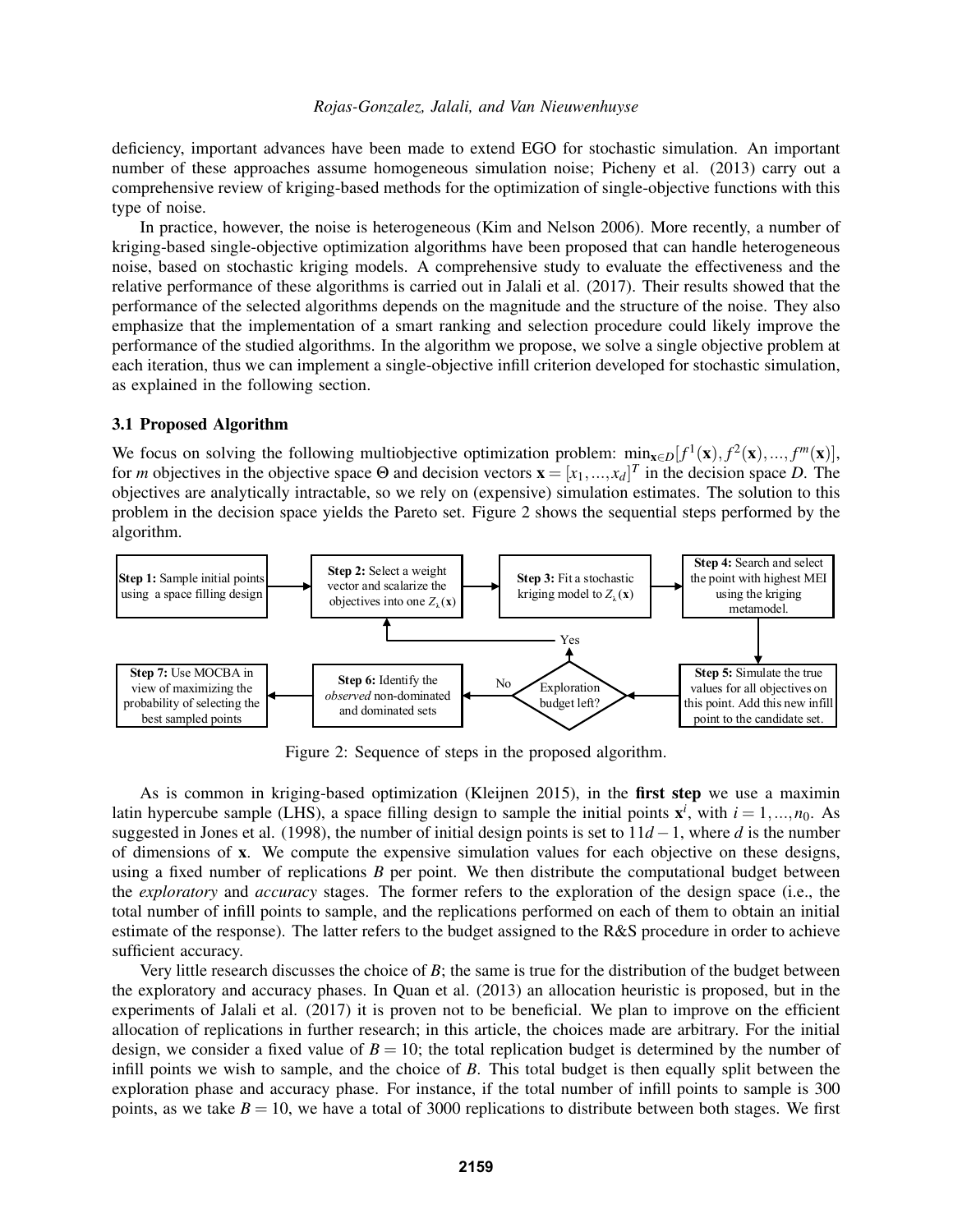spend 1500 replications in the exploratory stage, and 1500 replications left to distribute among promising candidates according to MOCBA, in view of maximizing the probability of selecting the "true" members of the Pareto front.

In step 2 the objectives are first normalized with respect to their known (or estimated) ranges so that each objective function lies between  $[0,1]$ . Then the objectives are combined into one using a scalarization function. There are numerous scalarization functions/methods in the literature, the choice depends mainly on the geometrical properties of the problem (see Miettinen and Mäkelä 2002 for further details on scalarization). In this work we implement the *augmented Tchebycheff* scalarization function (4), as done in the original ParEGO algorithm (Knowles 2006):

$$
Z_{\lambda}(\mathbf{x}) = \max_{j=1,\dots,m} (\lambda^j \bar{f}^j(\mathbf{x})) + \rho \sum_{j=1}^m \lambda^j \bar{f}^j(\mathbf{x}),
$$
\n(4)

where  $\bar{f}^j(\mathbf{x}^i)$  are the simulation estimates of the objectives' values,  $0 \leq \lambda^j \leq 1$ ,  $\sum_{j=1}^m \lambda^j = 1$ ,  $\forall j \in \{1, ..., m\}$ , and  $\rho$  is a small positive value (e.g.,  $\rho = 0.05$ ). Each set of  $\lambda$  values is defined as a weight vector  $\lambda = \lambda^1, ..., \lambda^m$ . By varying the set of  $\lambda$  values, we assign each objective a different weight at each iteration, such that we obtain points that fall between the objectives' extremes to construct the Pareto front (Knowles 2006). The observed scalarized single-objective subproblem  $Z_{\lambda}$ ( $x$ ) is thus noisy. Moreover, it is common to assume that the responses are independent (Wagner et al. 2010). Though it is possible to account for correlation between the multiple objectives, for instance by using co-kriging models (Kleijnen and Mehdad 2014), recent research shows that dependent models are more complex and don't significantly outperform independent models (Fricker et al. 2013).

In step 3, we use stochastic kriging to approximate  $Z_{\lambda}(x)$  based on the simulation estimates at all sampled solutions so far. In the fourth step the algorithm uses the *Modified Expected Improvement* (MEI) of Quan et al. (2013) as an infill criterion to *search* and *select* new infill points iteratively, given its strong performance in the simulation optimization experiments of Jalali et al. (2017).

In an arbitrary iteration  $p+1$ , the algorithm looks at all unvisited alternatives and selects the solution that maximizes  $\text{MEI}(\mathbf{x}) = E\{\max[\hat{Z}(\mathbf{x}_{\text{min}}) - Z_N^*(\mathbf{x}), 0]\},\$  where  $\hat{Z}(\mathbf{x}_{\text{min}})$  is the stochastic kriging prediction at  $\mathbf{x}_{\text{min}} = \arg \min_{\mathbf{x} \in D^p} \bar{Z}(\mathbf{x})$  (i.e. the alternative with the lowest sample mean among the already simulated points); and  $Z_N^*(\mathbf{x})$  is a normal random variable:  $Z_N^*(\mathbf{x}) \sim N[\hat{Z}(\mathbf{x}), s_D(\mathbf{x})]$ , where the mean  $\hat{Z}(\mathbf{x})$  is the stochastic kriging prediction at solution **x**, and  $s_D^2(\mathbf{x})$  the estimate of the deterministic kriging prediction error. In step 5 the algorithm selects the point that maximizes MEI and the solution is updated by performing  $B/2$ (expensive) simulation replications at the new sampled point per objective, yielding  $\bar{f}_i(\mathbf{x}_{new}), \forall j = 1,...,m$ . Then the algorithm updates the metamodel re-computing the kriging parameters with the new design point included.

The algorithm then checks the exploration budget. If budget allows, another iteration is performed: we go back to step 2, randomly choose another weight vector  $\lambda$  and repeat steps 3 – 5. Depending on the number of iterations, the same objective  $Z_{\lambda}(x)$  (i.e., a weight vector is repeated) can be minimized several times during the run of the algorithm. When the exploration budget is depleted, the algorithm proceeds to *identify* the *observed* non-dominated set to the optimization problem by tracing back all the sampled points and comparing them. Note that the observed objective values contain noise; the correct selection of the truly non-dominated points is, thus, not trivial. This problem is referred to as *multiobjective ranking and selection* (MORS), yet very little research has been done in this regard. The setting depicted in Figure 3 exemplifies the MORS problem, for 5 designs and 3 objectives; the variances are represented by the vertical bars (95% confidence intervals).

Relying only on the *observed* objectives' values, we may incur two possible errors due to sampling variability. A *Type I* error occurs when designs that actually belong to the non-dominated set, are considered dominated. A *Type II* error occurs when designs that are actually dominated, fall in the observed Pareto front. To ensure a high probability of *correctly* selecting a non-dominated design, we should smartly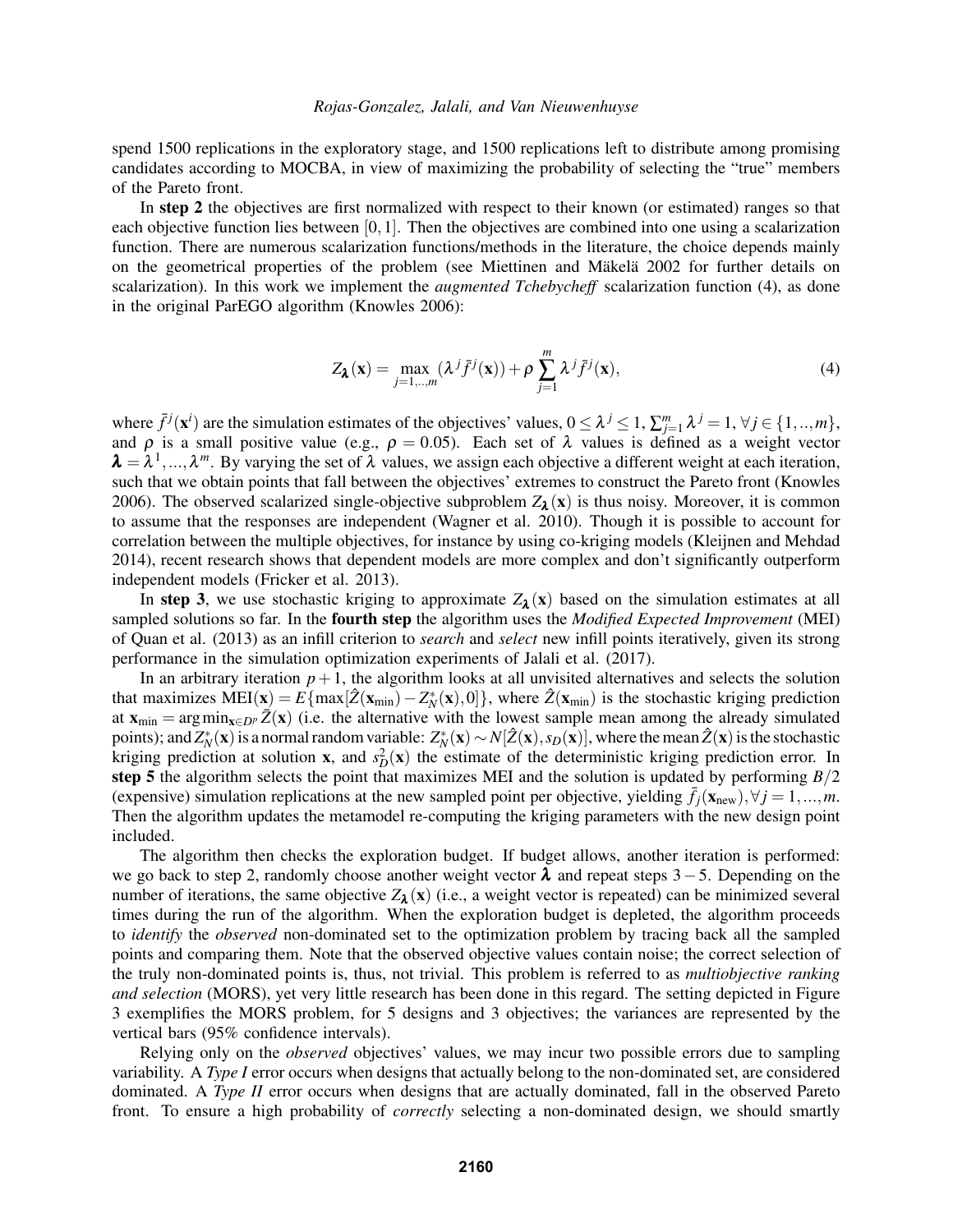

Figure 3: Based on the observed responses and variances, it is non-trivial to differentiate between superior and inferior designs. Are designs 1, 2 and 3 critical? Should we discard design 5? How to optimally allocate the accuracy budget such that we maximize the probability of selecting the designs with the best expected performance? Clearly, the more designs we sample and the more objectives we have, the more complex the problem becomes. Some designs may perform very well on some objectives, and badly in others (e.g., design 4).

allocate the *accuracy* budget to those critically competitive designs, based on their observed performance and variance. Analogously, we should not spend budget on those designs that are clearly dominated.

Ranking and selection procedures have been extensively studied for single-objective settings (Boesel et al. 2003; Chen et al. 2000). Multiple *screening*, *indifference zone* and *optimal allocation* procedures have been developed to ensure fast convergence to the true optimum by efficiently allocating extra replications among competitive points. Among the few works on MORS, MOCBA (Lee et al. 2010) is a Bayesian allocation framework that aims to minimize both type I and II errors. It is built upon its famous single-objective analogous OCBA (Optimal Computing Budget Allocation) of Chen et al. (2000).

In single-objective sequential simulation optimization algorithms, it is common to employ the R&S procedure embedded in the optimization loop (i.e., immediately after step 5 in Figure 2, before checking the budget left). Yet, we suspect that this may waste budget in the early iterations of the algorithm, when the emphasis should be on fine-tuning the kriging model, rather than identifying the final best points. In the proposed algorithm, we first sample all the candidate points, compute the observed Pareto front, and then we run MOCBA to allocate extra replications to competitive designs. Using MOCBA, designs with low objective values and high variance will be prioritized, whereas designs with large objective values and low variance will be discarded. We refer to Chen et al. (2000) and Lee et al. (2010) for the detailed derivation of the MOCBA allocation rules.

#### 4 PERFORMANCE OF THE PROPOSED ALGORITHM

To assess the performance of the algorithm, we run it on two benchmark functions with different geometries obtained from the literature (Huband et al. 2006): DTLZ2 (concave front) and WFG3 (linear front). We evaluate 4 different scenarios: DTLZ2a (2 objectives and 5 dimensions); DTLZ2b (4 objectives and 4 dimensions); WFG3a (2 objectives and 3 dimensions); and WFG3b (3 objectives and 4 dimensions). We refer to the analytical expressions and detailed characteristics of these functions in Huband et al. (2006). For all the experiments we fix a budget of 300 infill points in addition to the LHS design, and we set  $B = 10$ .

These test functions are continuous. In order to avoid the difficult problem of maximizing MEI in a continuous domain, we discretize the design space using large but finite sets of solutions. For this purpose we use low-discrepancy sequences such as Faure and Sobol (i.e., quasi-Monte Carlo sampling methods with desirable space-filling properties). The number of points depends on the dimensionality *d* of the problem;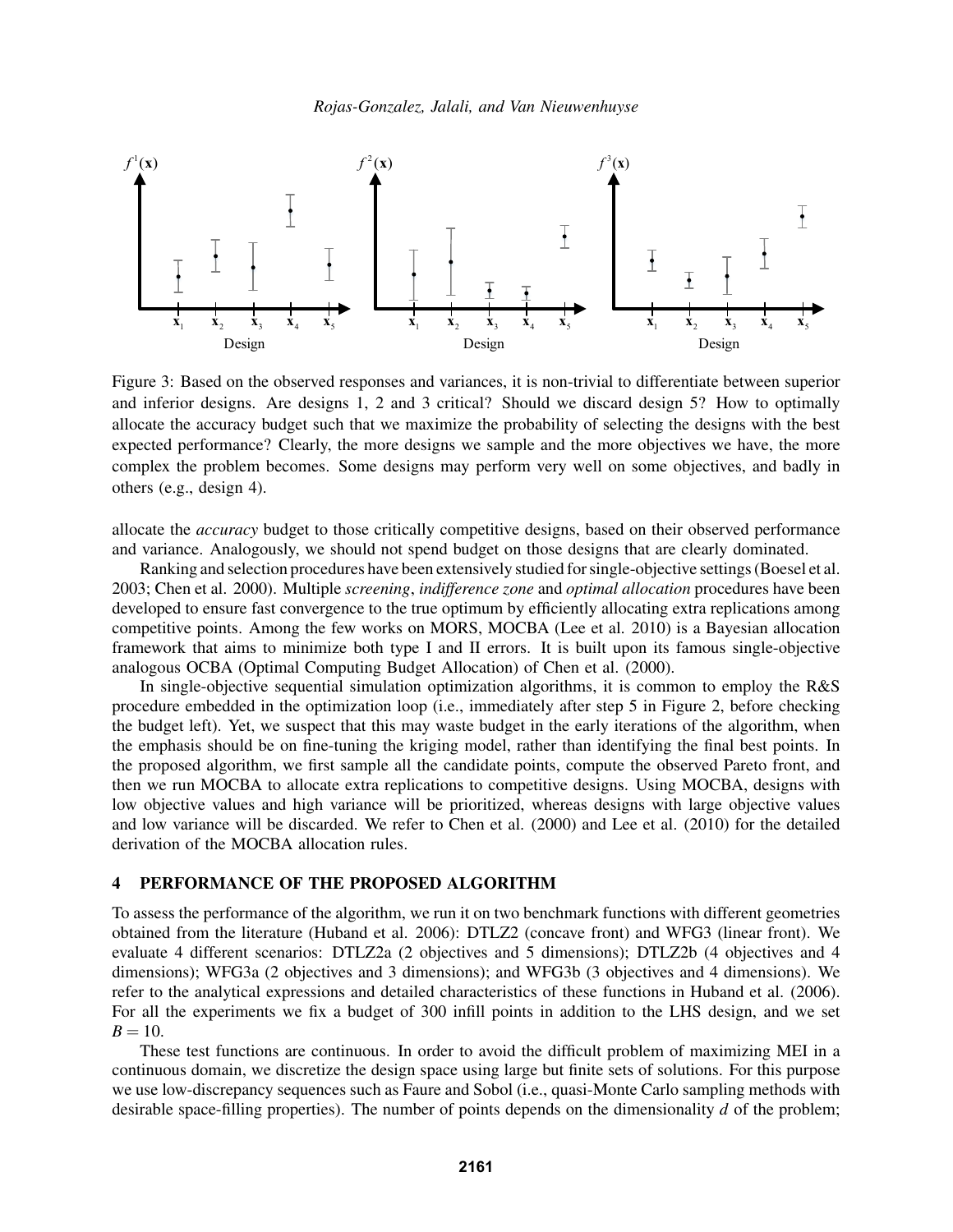we take  $d \times 1500$  points (see Lemieux 2009 for further details on quasi-Monte Carlo sampling). This set of points is the design space *D* and our objective is to find the Pareto set among these alternatives using the proposed algorithm.

All objectives are perturbed with heterogeneous Gaussian noise. Hence, we obtain noisy observations ˜*f j*  $\mathcal{E}_k^j(\mathbf{x}^i) = f^j(\mathbf{x}^i) + \mathcal{E}_k(\mathbf{x}^i)$ , with  $\mathcal{E}_k(\mathbf{x}^i) \sim \mathcal{N}(0, \tau(\mathbf{x}^i))$  for  $j = 1, ..., m$  objectives at the  $k^{th}$  replication. In practice, the noise can follow any type of structure. In our experiments, we assume that the standard deviation of the noise (i.e.,  $\tau(\mathbf{x})$ ) varies linearly with respect to the objective values, analogous to the single-objective experiments of Jalali et al. (2017):  $\tau(\mathbf{x}) = af^{j}(\mathbf{x}) + b$ ,  $\forall j \in \{1, ..., m\}$ .

The maximum and minimum values of  $\tau(x)$  are linked to the range of each objective value in the region of interest (i.e.,  $\max_{\mathbf{x} \in D} f^j(\mathbf{x}) - \min_{\mathbf{x} \in D} f^j(\mathbf{x}), \forall j \in \{1, ..., m\}$ ), denoted  $R_f^j$  $f$ <sup> $f$ </sup> (Huang et al. 2006; Picheny and Ginsbourger 2014). For the initial LHS design, the noise varies between  $0.2R_f^j$  $\frac{f}{f}$  and  $0.8R_f^f$  $f$ <sup>,</sup> as in Jalali et al. (2017). For the exploratory phase, we consider a heavy level of noise perturbing the responses:  $\tau(\mathbf{x})$ varies between 80% and 200% of  $R_I^j$ *f*<sub>f</sub> (i.e., min<sub>x∈*D*</sub>  $\tau$ (**x**) = 0.8*R*<sup>*j*</sup><sub>*f*</sub> *f*<sub>f</sub> and  $\max_{\mathbf{x} \in D} \tau(\mathbf{x}) = 2R_f^j$  $f_j^j, \forall j \in \{1, ..., m\}$ ). This way we can easily compute the  $a$  and  $b$  constants for the linear function. We consider the case where the noise decreases linearly with the objective values; we have minimum noise at the global minimum of each individual objective (i.e.,  $\min_{\mathbf{x} \in D} \tau(\mathbf{x})$  at  $\min_{\mathbf{x} \in D} f^j(\mathbf{x})$  and  $\max_{\mathbf{x} \in D} \tau(\mathbf{x})$  at  $\max_{\mathbf{x} \in D} f^j(\mathbf{x})$ ).

#### 4.1 Experiments

Measuring the quality of a given Pareto front approximation is a non-trivial task, as in practice, the "true" Pareto front is unknown. Two widely used quality indicators are the *hypervolume* and *inverted generational distance* (IGD). The hypervolume is the portion (volume) of the objective space covered by a particular Pareto front; whereas the IGD measures the Euclidean distance from a member of the approximated Pareto front and its closest member of a reference front (e.g., the true Pareto front). Thus, the former is to be maximized, and the latter minimized. These and other indicators, however, have been developed for deterministic settings (Zitzler et al. 2008). In addition, they only look into the performance of the algorithm in the objective space, rather than in the design space.

In stochastic settings, we are also concerned about how well the observed Pareto *set* matches the true Pareto set. By only measuring the quality of the observed Pareto *front* we may incur errors type I or II. Some recent research suggests to combine different existing deterministic indicators for noisy multiobjective optimization (see e.g., Fieldsend and Everson 2015), as well as using the deterministic responses to infer on the quality of the stochastic Pareto front approximation. In this work we first compare the original (deterministic) ParEGO with the proposed algorithm by means of the hypervolume and IGD indicators. For ease of visualization, Figures 4 and 5 depict the results for the biobjective DTLZ2a and WFG3a functions only, but the results for the 3- and 4-objective functions are comparable. From left to right, the first plot shows the observed Pareto front, the middle one the hypervolume and the third one the IGD.

Based on the hypervolume and IGD indicator values, it is clear that the proposed algorithm significantly outperforms ParEGO in terms of the quality of the Pareto front (i.e., the portion of the objective space covered by the front). This is also visually clear in terms of shape, richness and uniformity of the front. The hypervolume is roughly 25% and 40% better for the proposed algorithm; whereas the IGD is 3.4 and 5.5 times better for the WFG3a and DTLZ2a scenarios respectively. However, based only on the hypervolume and IGD indicator values, we cannot determine which of the members of the observed Pareto fronts actually belong to the true Pareto front. Some of the observed members might be wrongly considered non-dominated, while some of the discarded candidates might actually belong to the true non-dominated set.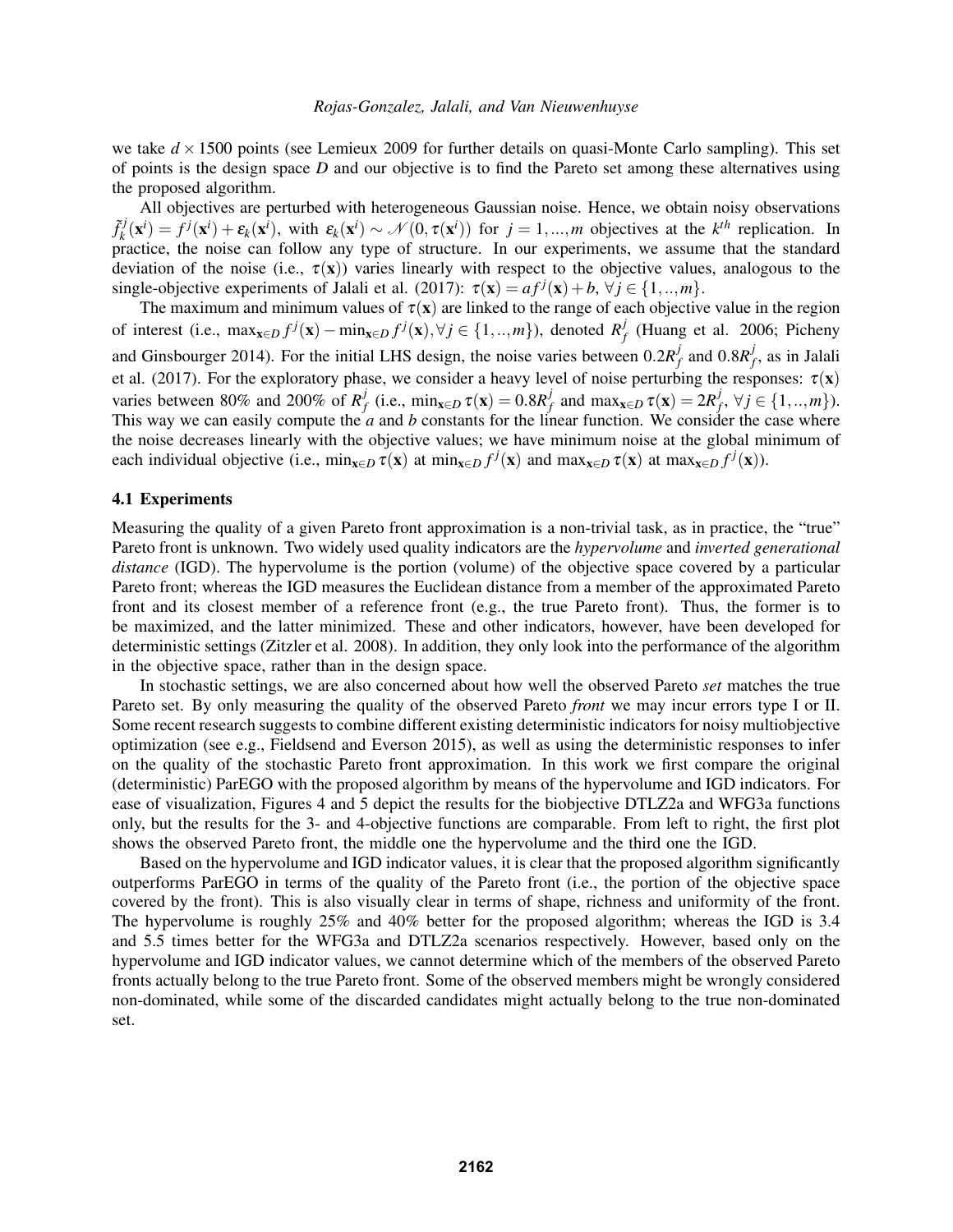



Figure 4: Performance of ParEGO and the proposed algorithm on WFG3a on a budget of 300 evaluations.



Figure 5: Performance of ParEGO and the proposed algorithm on DTLZ2a on a budget of 300 evaluations.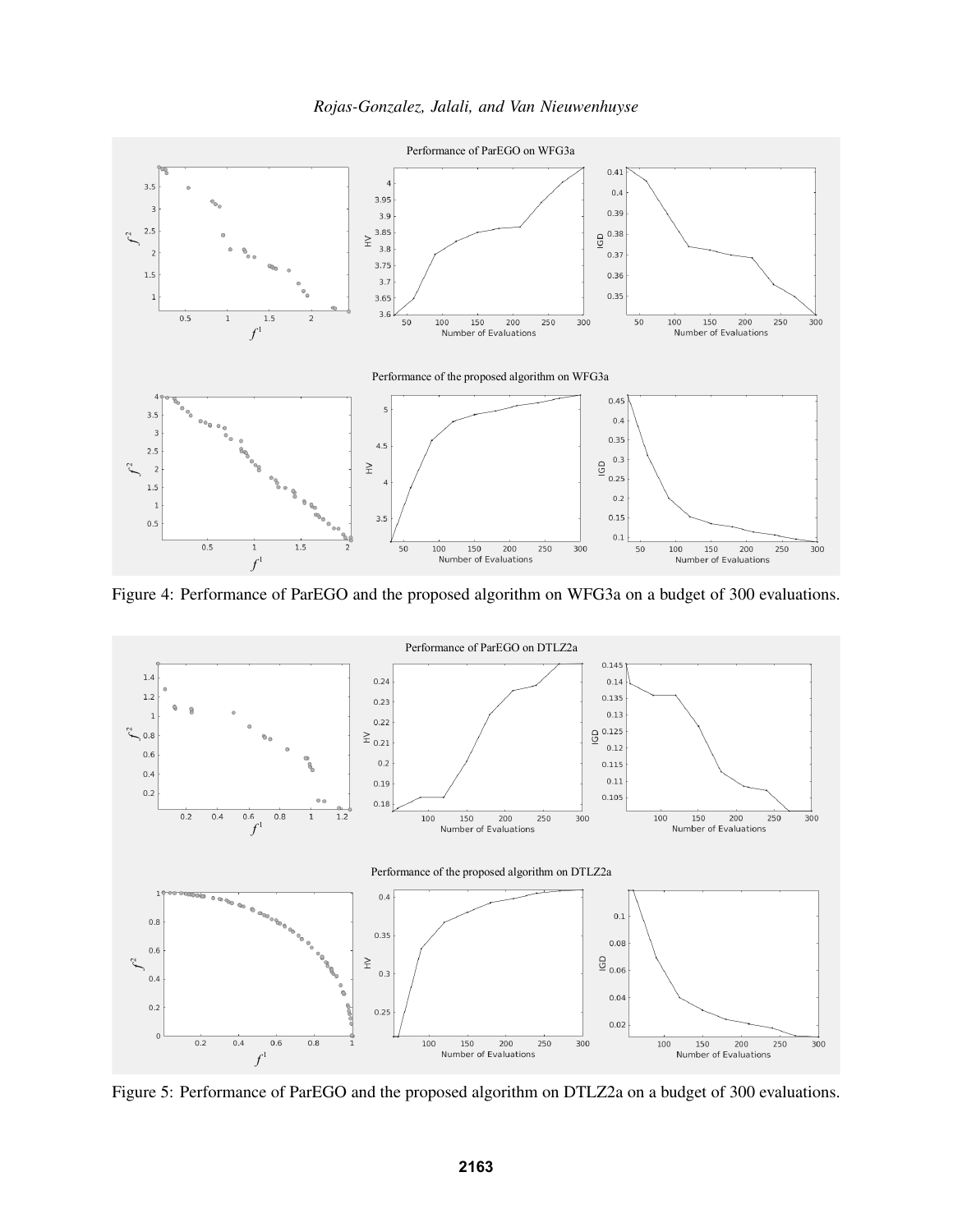As we know the true objective values for the entire finite set of points, we can determine the members of the true Pareto set, and compute the percentage of the true set that has been found by the algorithms, as shown in Table 1. It is clear that the proposed algorithm is able to find better solutions than its deterministic counterpart. By employing MOCBA, we minimize both error types, but at the cost of a high replication budget. On the other hand, given the high levels of noise in the objectives, it is not surprising that ParEGO struggles in the search of non-dominated designs. Moreover, it wastes plenty of replications on non-critical designs, as it distributes the entire budget evenly among all 300 infill points.

Table 1: Percentage of the true Pareto set found by ParEGO and the proposed algorithm (average of 20 runs).

| Approach           | DTLZ2a DTLZ2b |     | WFG3a | WFG3b |
|--------------------|---------------|-----|-------|-------|
| ParEGO             | 65%           | 58% | 66%   | .56%  |
| Proposed algorithm | $91\%$        | 79% | 85%   | 76%   |

### 5 CONCLUDING REMARKS

In this work we propose a preliminary stochastic-kriging-based algorithm for multiobjective simulation optimization. It builds on the ParEGO algorithm of Knowles (2006) and implements the MOCBA procedure of Lee et al. (2010) to identify the Pareto-optimal points at the end of the search loop, by discarding obviously inferior sampled points and allocating (extra) replications only to critical designs. Additionally, in contrast to the common assumption in the literature of homogeneous noise, we consider heterogeneous noise. Since stochastic kriging can tolerate more noise than deterministic kriging, it allows for less effort per design point and thus more design points can be used in the analysis. However, for large sets of design points, stochastic kriging can be slower than deterministic kriging (Staum 2009). Experimental results show that the proposed algorithm significantly outperforms ParEGO in terms of quality of the observed Pareto front and the fraction of the true Pareto set found.

There are multiple opportunities for further work. One of the main challenges for multiobjective simulation optimization algorithms is the ranking and selection problem. Apart from MOCBA, other recent efforts include Feldman et al. (2015), Branke et al. (2016) and Bonnel and Collonge (2015). Given that MOCBA requires a large replication budget to converge, running the proposed algorithm with different ranking and selection procedures would allow for inference on the efficiency of these approaches. Furthermore, *indifference zone* procedures have proven to be useful in single-objective ranking and selection. Integrating the indifference zone procedure proposed by Teng et al. (2010) into our proposed algorithm may also enhance its performance. Finally, a major problem that deserves more attention is how to distribute the computational budget between the exploratory and accuracy phases. Further experiments with different allocation rules will likely be valuable in this regard.

### **REFERENCES**

- Ankenman, B., B. L. Nelson, and J. Staum. 2010. "Stochastic Kriging for Simulation Metamodeling". *Operations Research* 58(2):371–382.
- Boesel, J., B. L. Nelson, and S.-H. Kim. 2003. "Using Ranking and Selection to "Clean Up" After Simulation Optimization". *Operations Research* 51(5):814–825.
- Bonnel, H., and J. Collonge. 2015. "Optimization Over the Pareto Outcome Set Associated with a Convex Bi-Objective Optimization Problem: Theoretical Results, Deterministic Algorithm and Application to the Stochastic Case". *Journal of Global Optimization* 62(3):481–505.
- Branke, J., W. Zhang, and Y. Tao. 2016. "Multi-Objective Ranking and Selection Based on Hypervolume". In *Proceedings of the 2016 Winter Simulation Conference*, edited by T. M. K. Roeder et al., 859–870. Piscataway, New Jersey: IEEE.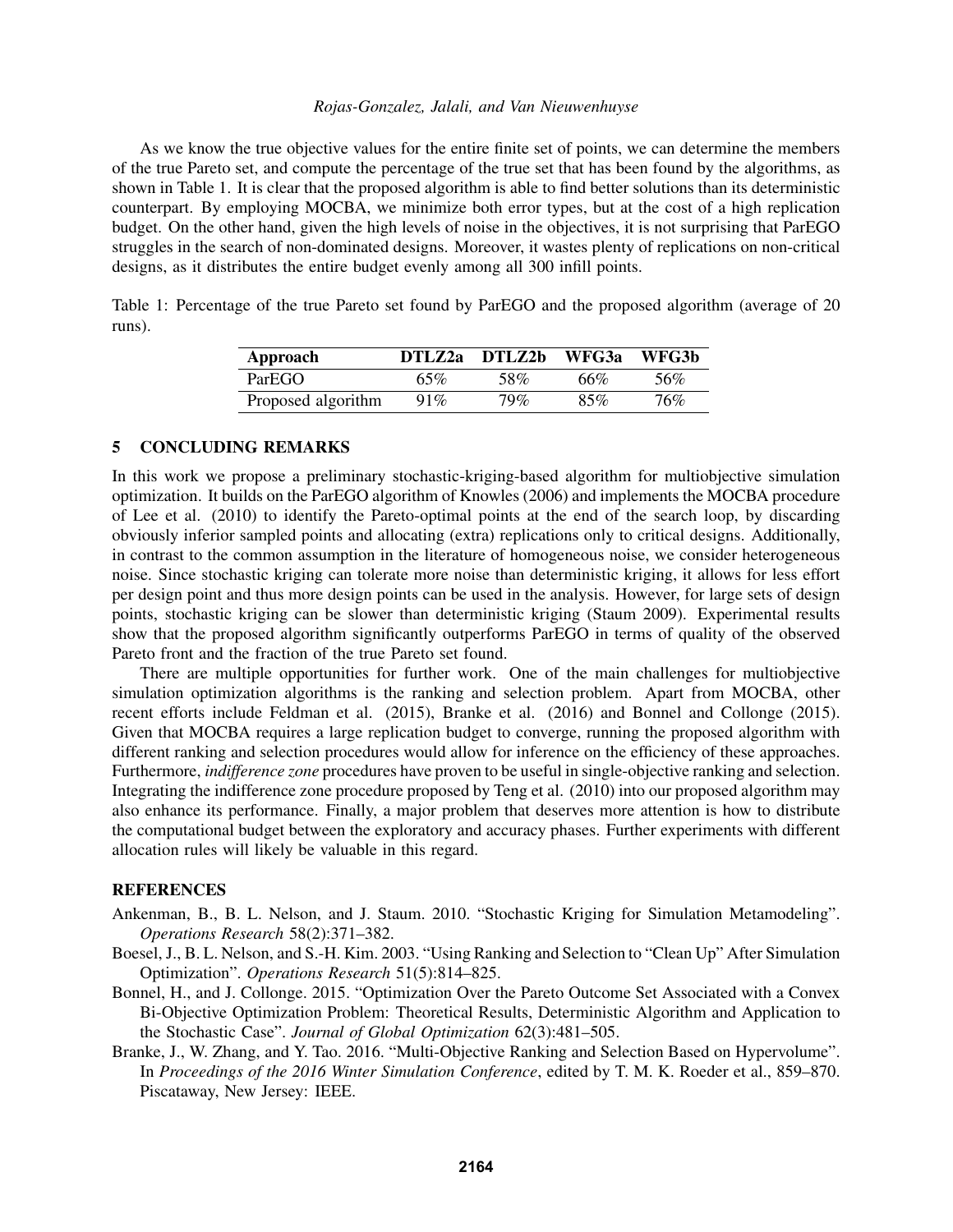- Chen, C.-H., J. Lin, E. Yucesan, and S. E. Chick. 2000. "Simulation Budget Allocation for Further Enhancing ¨ the Efficiency of Ordinal Optimization". *Discrete Event Dynamic Systems* 10(3):251–270.
- Chen, X., and K.-K. Kim. 2014. "Stochastic Kriging with Biased Sample Estimates". *ACM Transactions on Modeling and Computer Simulation* 24(2):8.
- Feldman, G., S. R. Hunter, and R. Pasupathy. 2015. "Multi-Objective Simulation Optimization on Finite Sets: Optimal Allocation via Scalarization". In *Proceedings of the 2015 Winter Simulation Conference*, edited by L. Yilmaz et al., 3610–3621. Piscataway, New Jersey: IEEE.
- Fieldsend, J. E., and R. M. Everson. 2015. "The Rolling Tide Evolutionary Algorithm: A Multiobjective Optimizer for Noisy Optimization Problems". *IEEE Transactions on Evolutionary Computation* 19(1):103– 117.
- Fricker, T. E., J. E. Oakley, and N. M. Urban. 2013. "Multivariate Gaussian Process Emulators with Nonseparable Covariance Structures". *Technometrics* 55(1):47–56.
- Horn, D., M. Dagge, X. Sun, and B. Bischl. 2017. "First Investigations on Noisy Model-Based Multi-Objective Optimization". In *International Conference on Evolutionary Multi-Criterion Optimization*, edited by H. T. et al., 298–313. Cham: Springer.
- Huang, D., T. T. Allen, W. I. Notz, and N. Zeng. 2006. "Global Optimization of Stochastic Black-Box Systems via Sequential Kriging Meta-Models". *Journal of Global Optimization* 34(3):441–466.
- Huband, S., P. Hingston, L. Barone, and L. While. 2006. "A Review of Multiobjective Test Problems and a Scalable Test Problem Toolkit". *IEEE Transactions on Evolutionary Computation* 10(5):477–506.
- Jalali, H., I. Van Nieuwenhuyse, and V. Picheny. 2017. "Comparison of Kriging-based Algorithms for Simulation Optimization with Heterogeneous Noise". *European Journal of Operational Research* 261(1):279– 301.
- Jones, D. R., M. Schonlau, and W. J. Welch. 1998. "Efficient Global Optimization of Expensive Black-box Functions". *Journal of Global Optimization* 13(4):455–492.
- Kim, S.-H., and B. L. Nelson. 2006. "Selecting the Best System". In *Handbooks in Operations Research and Management Science: Simulation*, edited by S. G. Henderson and B. L. Nelson, 501–534. Amsterdam: Elsevier.
- Kleijnen, J. P., and E. Mehdad. 2014. "Multivariate versus Univariate Kriging Metamodels for Multi-Response Simulation Models". *European Journal of Operational Research* 236(2):573–582.
- Kleijnen, J. P. C. 2015. *Design and Analysis of Simulation Experiments*. New York: Springer.
- Knowles, J. 2006. "ParEGO: a Hybrid Algorithm with On-line Landscape Approximation for Expensive Multiobjective Optimization Problems". *IEEE Transactions on Evolutionary Computation* 10(1):50–66.
- Knowles, J. D., D. Corne, and A. P. Reynolds. 2009. "Noisy Multiobjective Optimization on a Budget of 250 Evaluations.". In *International Conference on Evolutionary Multi-Criterion Optimization*, edited by M. E. et al., 36–50. Cham: Springer.
- Koch, P., T. Wagner, M. T. Emmerich, T. Bäck, and W. Konen. 2015. "Efficient Multi-Criteria Optimization on Noisy Machine Learning Problems". *Applied Soft Computing* 29(4):357–370.
- Law, A. M. 2015. *Simulation Modeling and Analysis*. New York: McGraw-Hill.
- Lee, L. H., E. P. Chew, S. Teng, and D. Goldsman. 2010. "Finding the Non-Dominated Pareto Set for Multi-Objective Simulation Models". *IIE Transactions* 42(9):656–674.
- Lemieux, C. 2009. *Monte Carlo and Quasi-Monte Carlo Sampling*. New York: Springer.
- Miettinen, K., and M. M. Mäkelä. 2002. "On Scalarizing Functions in Multiobjective Optimization". OR *Spectrum* 24(2):193–213.
- Picheny, V., and D. Ginsbourger. 2014. "Noisy Kriging-Based Optimization Methods: A Unified Implementation within the DiceOptim Package". *Computational Statistics & Data Analysis* 71(3):1035–1053.
- Picheny, V., T. Wagner, and D. Ginsbourger. 2013. "A Benchmark of Kriging-Based Infill Criteria for Noisy Optimization". *Structural and Multidisciplinary Optimization* 48(3):607–626.
- Quan, N., J. Yin, S. H. Ng, and L. H. Lee. 2013. "Simulation Optimization via Kriging: A Sequential Search Using Expected Improvement with Computing Budget Constraints". *IIE Transactions* 45(7):763–780.